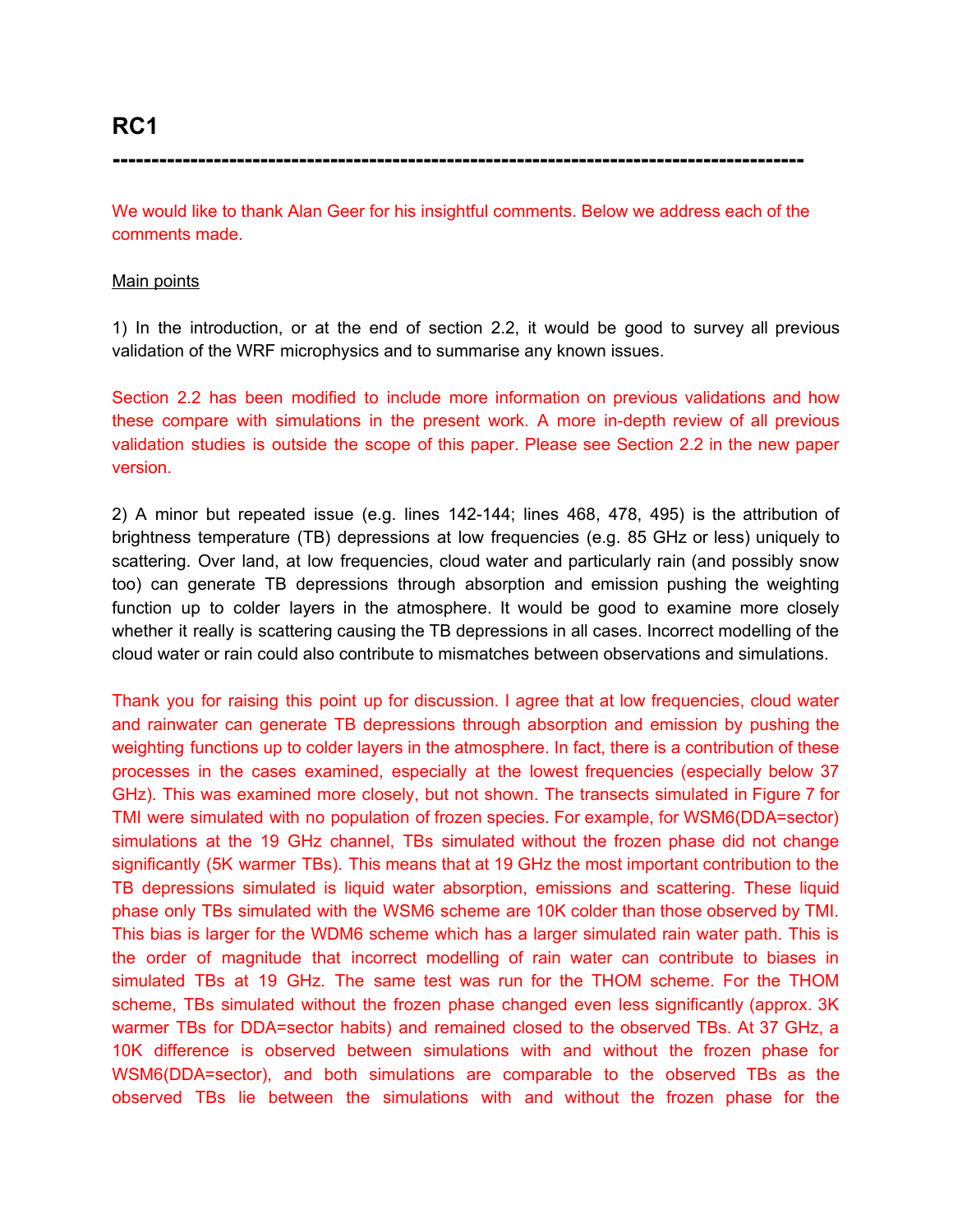WSM6(DDA=sector). For the THOM scheme, TBs simulations without the frozen phase were 12K warmer than those with the frozen phase. Considering that the THOM scheme simulations with all the phases are shown to be close to the observed TMI observations, those simulations without the frozen phase were shown to be warmer than those observed. At 85 GHz, however, the contribution of frozen scattering is much stronger and a 60K difference is found between simulations with and without the frozen phase for WSM6(DDA=sector). TB simulations without the frozen phase are 60 K warmer than those observed by TMI. This shows that frozen phase scattering is key to explain the observed TBs. The DDA sector habit has been shown to be the least scattering habits when used through the equal mass approach with the WSM6 scheme. If the above exercise is repeated with DDA=6-b rosettes for example, differences between the simulations with and without the frozen phase are much larger. At 85 GHz, it is evident that scattering causes the TB depressions. A similar behaviour is observed for the THOM scheme simulations.

The higher the microwave frequency of the (window) channel, the higher the sensitivity to scattering of the frozen phase, but even a the 37 GHz channel, the 10K difference is an important contribution from frozen scattering. As discussed above, it can be debated that the WSM6/WDM6 schemes show incorrect modelling of the liquid water phase from the 19GHz simulations. However, the uncertainties associated with incorrect modelling of the cloud water and rain are much smaller than those associated with incorrect modelling of the frozen phase as evidenced by the large sensitivity to snow shape for example. In addition, this are extremely severe convection cases with a large IWP.

At 19 GHz, differences are due to the incorrect modelling of the liquid water phase in the WSM6/WDM6.

To be more thorough in the text the following modifications have been made (modification highlighted in red):

- ❖ Lines 142-144: The text reads "The highly scattering MCS event is evidenced by brightness temperature depressions at the higher frequency channels (≥37 GHz). At the lower frequency channels (≤37 GHz), TMI is mostly sensitive to surface emission, and cloud absorption and emission."
- ❖ Lines 468, 478: These lines, deals with the differences in the WSM6/WDM6 simulations with different DDA habits. These differences in TB arise from the scattering signal of graupel+snow, which are strong enough to be seen at 19 GHz. Simulations without the frozen phase show that simulations are up to 10K colder for the sector snowflakes. This means that a bias also exists due to the liquid phase WRF model outputs. This is not observed in the THOM scheme, where simulations at 19 GHz with and without the frozen phase are very close to those observed by TMI. The text has been slightly modified: "At 19 GHz, all DDA habits produce excessive scattering for the WSM6 and WDM6 simulations, where the dendrite and sector habits simulate the warmest TBs closest to the observed reference TBs, and the thick hexagonal plates and the block, long and short hexagonal columns (not shown) are the most scattering habits, producing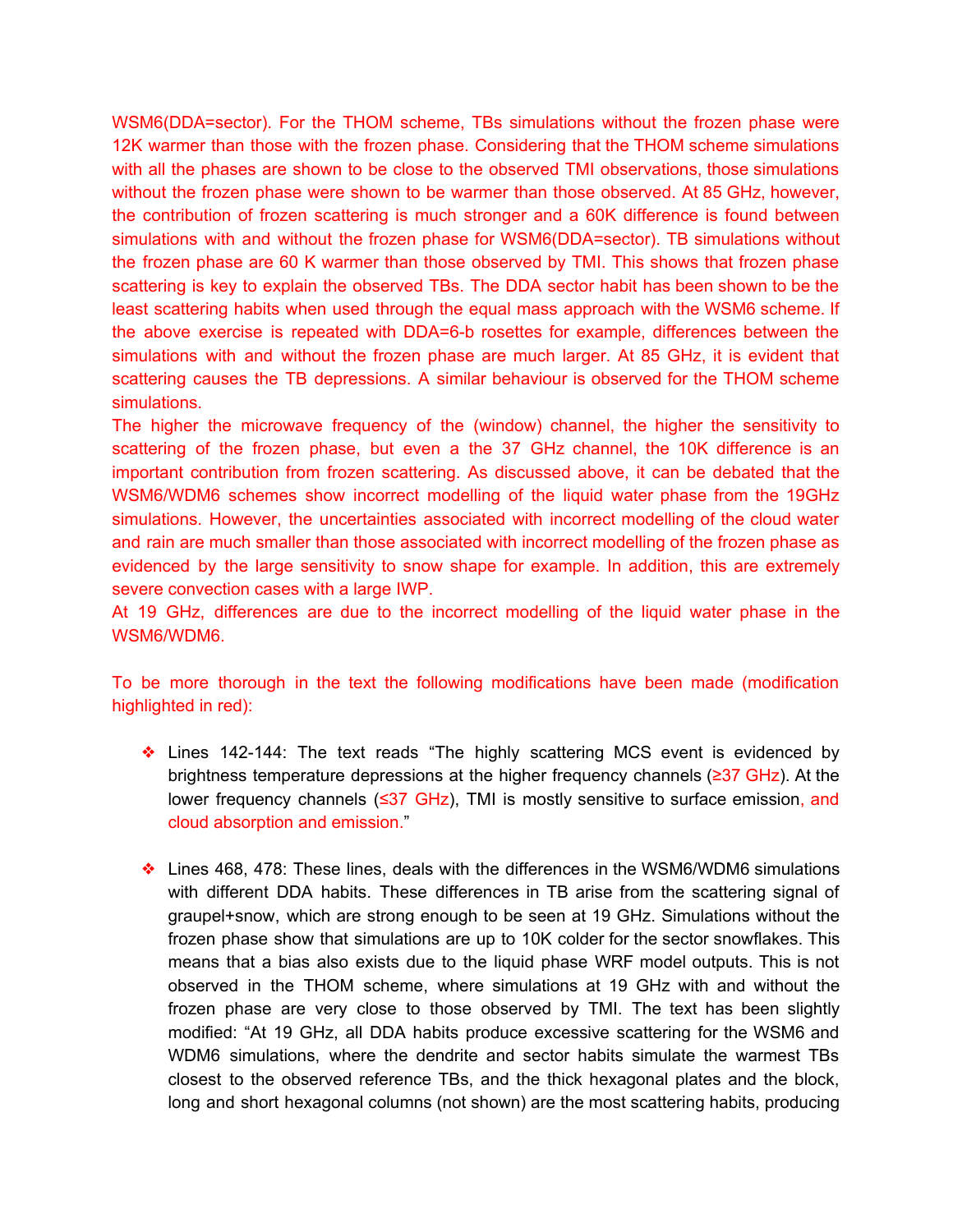the coldest TBs, followed by the thin hexagonal plate and the rosettes (only the 6-b rosette is shown). On the other hand, all DDA habits in the THOM scheme simulations produce similar TB depressions to those observed. The large depression observed at 19 GHz in the WSM6/WDM6 simulations is due to the high IWP graupel frozen phase contents simulated by WRF. Simulations for the WSM6 show larger brightness depressions at 19 GHz as they have a larger IWP graupel content. Note that simulations without the frozen phase show simulated brightness temperatures closer to those observed, but still show a significant cold bias (10 K). Note that due to the small brightness temperature depressions simulated using the THOM scheme, the signal coming from the lake at approximately -32.9\$^o\$ can be observed at 19 GHz, while simulations using the WSM6/WDM6 schemes are dominated by excessive scattering and consequently frozen phase scattering cloud signals dominate all surface signals. Note that although the THOM scheme is predicting the largest amount of integrated snow content, it does not necessarily produce the largest brightness temperature depressions."

3) A feature of the equal-mass approach is that it changes the relative amount of scattering generated by the Liu particles, in one case making the sector snowflake the most scattering particle (e.g. lines 506-510; 537-541). This is one of the most interesting aspects of the study and it could do with further exploration in the text (and possibly more figures) to explain exactly how this occurs (note the lack of labelling on Fig. 6 has not helped here - minor point 8).

Please find that Figure 6 has been modified and a new figure added (Figure 7 in new manuscript version).

In Equation 3, D is inferred from WRF parameterizations and is used in the particle size distribution. D'max is the corresponding equal mass DDA habit size used to describe the scattering properties of the WRF species consistently. This discussion is important since particle size is a key parameter in single scattering calculations. Figure 6(a) and (b) shows the corresponding equal mass D'max for a selected number of Liu (2008) habits when using the WSM6/WDM6 and THOM schemes respectively. The choice of DDA habits shown is a result of regrouping certain habits that behave similarly, such as the thin hexagonal column, the long hexagonal column, the short hexagonal column and the thick hexagonal column, or the bullet rosettes. Note that the included black dashed line represents unity. As shown in Figures 6(a) and 6(b), for a given maximum particle dimension in WRF, the equal mass DDA habit D'max can be very different for each of the Liu (2008) habits. Figures  $6(a)$  and  $6(b)$  also show that the equal mass DDA habit D'max is larger when using the WSM6 and WDM6 schemes than when using the THOM scheme. This is expected due to the intrinsic  $\rho S$  differences in these schemes. For the most compact habits of the DDA database, like columns and plates, the difference in D'max between the WSM6/WDM6 and the THOM schemes is the smallest, while the largest differences are seen for the dendrite and sector habits, especially at larger Dmax. The thin hexagonal plates for example, have equal mass D'max diameters above Dmax for the WSM6/WDM6, and equal mass D'max diameters below Dmax in the THOM scheme. The 6-b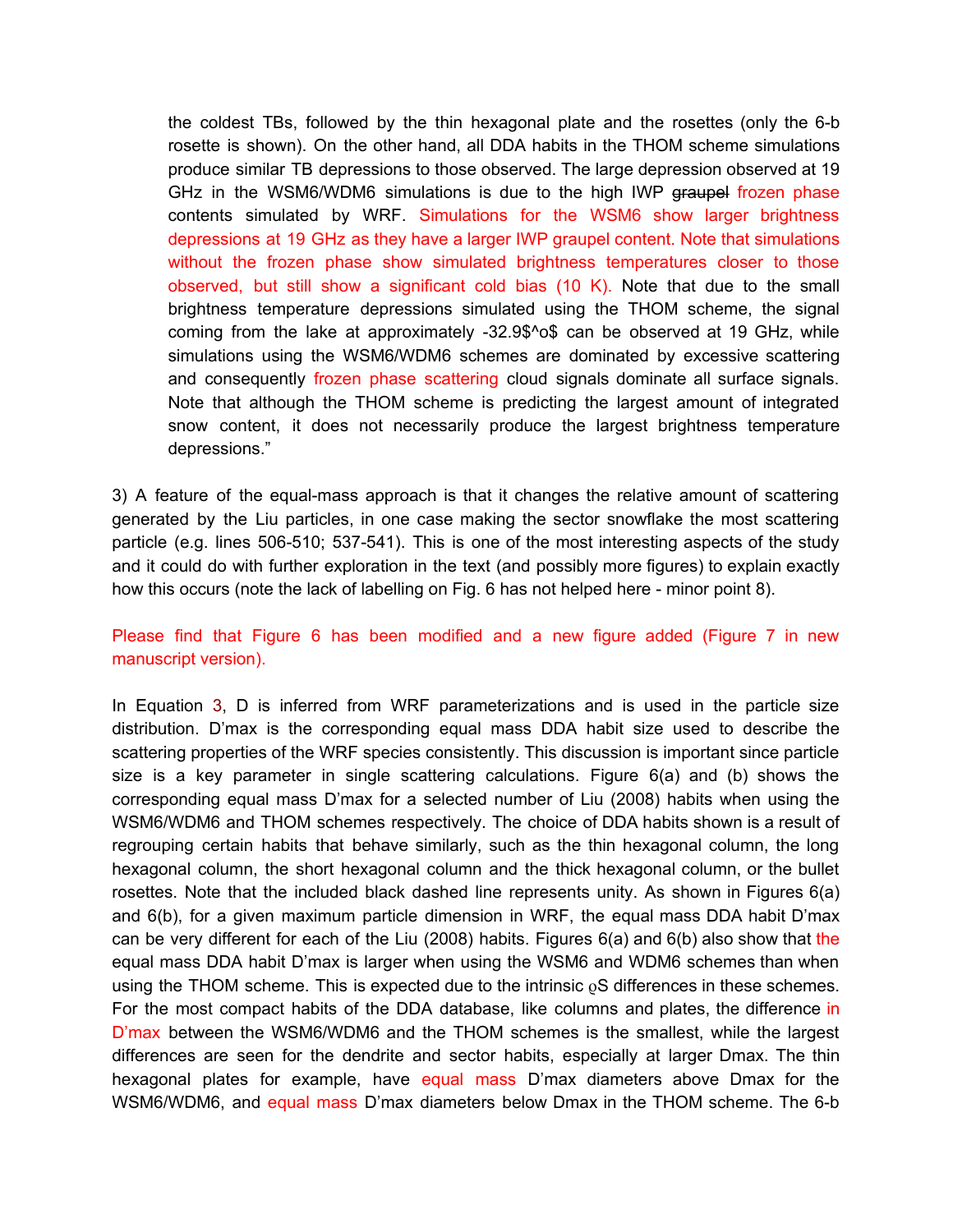rosette equal mass D'max is larger for the WSM6/WDM6 schemes but close to unity for the THOM scheme. Figure 6(c) shows as a function of Dmax the normalized scattering cross sections at 150 GHz of the corresponding equal mass WSM6/WDM6 (THOM) D'max habits in solid lines (dashed lines). Figure 6(c) shows that in general, WSM6/WDM6 normalized scattering cross sections are larger than the THOM scheme, specially at the larger Dmax values where the equal mass size approach starts to yields larger D'max values for the WSM6/WDM6 than the THOM scheme (i.e., greater scattering). Special attention needs to be made for the sector snowflakes, because as shown in Figure 6(c) the WSM6/WDM6 and THOM normalized scattering cross sections are similar at large diameters. This is due to the maximum dimension of sector habits in the DDA database: 1 cm. The WSM6/WDM6 D'max values are capped at this value. Figure 6(c) further shows that the thin hex. plt. and 6-b rosettes dominate at larger diameters, while at smaller diameters the sector habits are the most scattering. An analysis of the dependence of the scattering cross sections with frequency is shown to increase with frequency as expected (not shown). To further study the scattering properties with this approach to consistently simulate realistically the radiative properties of hydrometers with WRF parameterizations, Figure 7 shows the bulk scattering properties for a specific point of the transect introduced in Figure 4(i) above. This is a transect of MHS observations that is discussed in Section 4 below. Figure 7(a) shows the vertical profiles for the WSM6 and THOM snow mixing ratios  $(g/m<sup>3</sup>)$  for the corresponding pixel of maximum snow water path in the transect. Figure 7(b) shows the resultant vertical profile of the bulk scattering properties (e.g., the extinction coefficient βe) at 150 GHz for the WSM6 (solid lines) and THOM (dashed lines) Field et al., 2005 snow particle size distributions, i.e., the extinction coefficient at each vertical level. This βe parameter is calculated by integrating the extinction cross section σe(D) across the particle size distribution N(D) at each vertical level:

# βe=∫ σe(D)N(D)dD

The integrated bulk properties showed in Figure 7(b) include the effects of using the equal mass habit approach discussed above and the particle size distribution. Note that the WDM6 scheme is not shown as it has the same snow parameterizations as the WSM6. As expected, extinction (and scattering) increases with frequency (not shown) and snow water content. Not shown is the asymmetry parameter which gives an overall description of the phase function, i.e., the angular redistribution of scattered radiation. In contrast to the Liu (2008) habits, the low density Mie sphere model (not shown) gives very strong forward scattering for high snow water contents. The Liu (2008) habits produce more balanced forward and backward scattering. Although not shown graphically, analysing the sensitivity of these bulk scattering properties with frequency indicates that these conclusions are broadly true for the microwave range of interest in the present study. As the scattering increases, so do the differences between the bulk WSM6/WDM6 and THOM properties. Both the particle size distributions and how D'max differs from Dmax play an important role. Figure 7(b) illustrates the complex nature of evaluating the relative importance of these two effects. In the WSM6 scheme, the thin hexagonal plates and the 6-b rosette are the most scattering habits, while the sector and the dendrite habits are the least scattering habits. For the THOM scheme, on the contrary, the sector habit is the most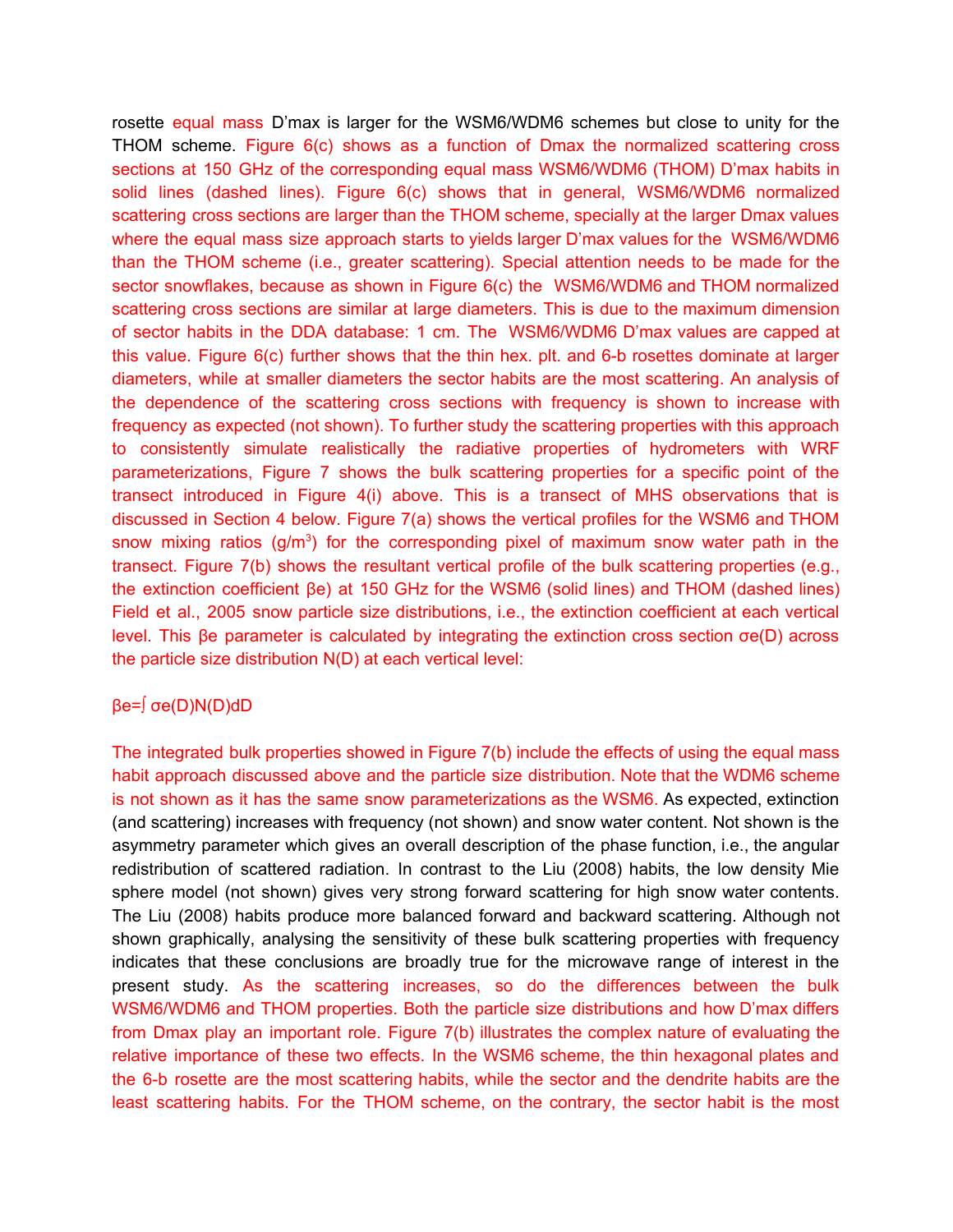scattering. This is explained by the differences in the particle size distributions. The Field et al., 2005 snow particle size distribution has a larger number of smaller hydrometers and a smaller number of larger hydrometers than the WSM6/WDM6 snow particle size distribution. According to the analysis of Figure 7(c), the scattering cross sections behave differently for smaller and larger diameters. At larger diameters, the thin hexagonal plate is the most scattering habit, while at smaller diameters, the sector habit is the most scattering habit.

4) Some of figures 16-20 could be considered for reduction, as they mainly repeat and confirm the results of the case study in section 4.

I think that they are useful for reference of how the different cases behave in terms of the radiative transfer simulations.

5) Some figures are too small and fuzzy - e.g. Figure 3 longitude and latitude legends; Figs 9, 10, 11, 12.

Some figures have been made larger. The fuzzy effect I believe is due to the quality of figures downgraded at some point.

### **Minor points**

1) Line 232: "As expected WSM6 and WDM6 schemes model similar ...loadings": for the benefit of the reader, could the reason be restated here, instead of just saying "as expected"? This paragraph has been modified based on RC1 Point (1) and the text now reads: "Both Figure 4 and Figure 5 show a comparable behaviour in the frozen phase (ice, snow and graupel) in the WSM6 and WDM6 schemes. This is expected because the WDM6 scheme follows the cold-rain processes of the WSM6 scheme and the added processes in the WDM6 do not affect the frozen phases directly (Lim and Hong, 2010)"

2) Line 308-311: "The only computationally realistic approach is to assume a one shape model". This statement could be challenged: an ensemble of particles could be used without much additional computational effort - for example something like the Baran (2009) ensemble. http://ac.els-cdn.com/S0022407309000661/1-s2.0-S0022407309000661-main.pdf?\_tid=2084b2 34-506d-11e7-b2db-00000aacb360&acdnat=1497381708\_72b9189f7ca88301717bad59c21a32 95

The model in Baran (2009) consists of six ice crystal shapes for cirrus clouds: a simple hexagonal ice column and a six-branched bullet-rosette (the smallest ice crystals in the PSD). As the ice crystal maximum dimension increases so does the ice crystal complexity by forming aggregates of hexagonal ice columns, which are arbitrarily attached to other hexagonal elements, forming three, five and eight element aggregates until finally, a chain of 10 hexagonal elements is constructed. This 10 element hexagonal ice aggregate represents the largest ice crystals in the PSD. The PSD is sub-divided into six equal sections with each ice crystal shape distributed within each section, so the simple hexagonal ice column and 10 element ice aggregate is distributed within the first and sixth sections of the PSD. It is true that something like this could be implemented in the context of larger hydrometeors, not pristine ice crystals like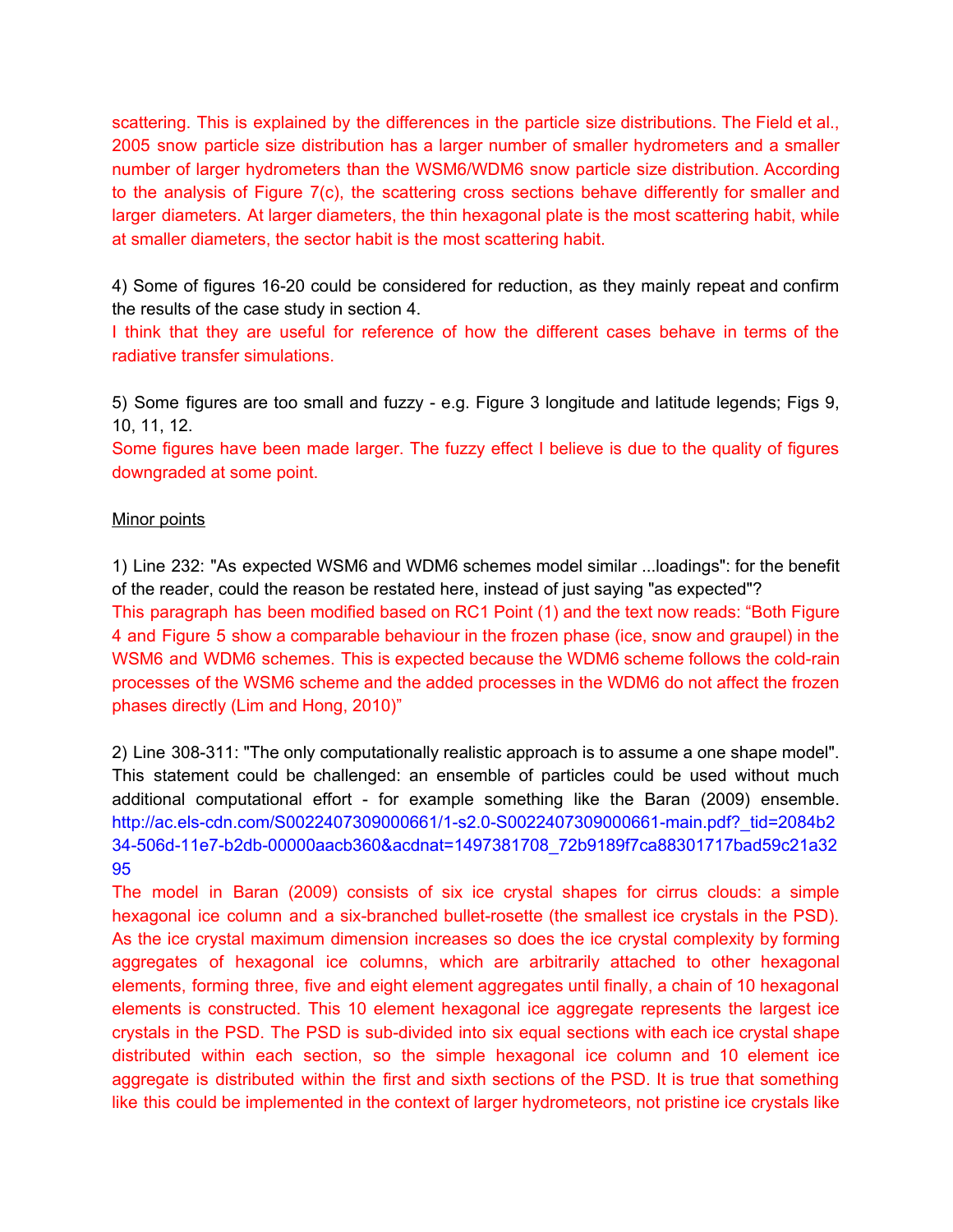in cirrus clouds, without additional computational effort. This is however, outside the scope of the paper. The present work exploited the existent Liu (2004) DDA scattering databases, and choosing different shapes for different size ranges would be arbitrary and lack physical support. We strongly agree that an ensemble could be developed and tested without additional computational effort.

3) Lines 338-339, 445-447. In both these areas the question arises "are both snow and graupel simulated using the same Liu particle habit?" The answer is probably yes, but it would be worth (re?)-stating this for the benefit of the reader.

Yes. This has been re-stated again.

4) Line 524: "The higher the window channel" - higher what? Frequency? Thank you! This has been corrected to "The higher the frequency of the window channel"

5) Line 602-603: "WDM6 leads to excessive scattering at > 19 GHz". This is not obvious to me. At 37 GHz WDM6 is the only model to generate TB depressions as low as observed, albeit over a wider area than observed. At 89 GHz, none of the schemes generates sufficient TB depression.

This is true. It has been removed.

6) Line 603-604: "Figure 14 shows good agreement" - this could be restated in more depth and a little more critically. For example there is the broader spread of TB depressions generated by THOM, versus perhaps too-narrow areas of TB depression from the other schemes. As in Fig. 13, none of the schemes have deep enough depressions at 89 GHz.

The following has replaced those lines: "Despite errors in the location and coverage of the spatial structures of the cloudy fields modelled by WRF, the results depicted show that the three WRF microphysics schemes can be used to simulate the observed brightness temperature depressions provided special care is taken to represent the scattering properties of the snow and graupel species. At 19 GHz, the THOM scheme does not have deep enough brightness temperature depressions as observed, while at 37 GHz, the WDM6 scheme is the only model to generate brightness temperature depressions as low as observed, albeit over a wider area than observed. At 89 GHz, none of the schemes reach deep enough brightness temperature depressions as observed. MHS simulations have a higher sensitivity to frozen scattering. Figure 15 shows good agreement between the three microphysics schemes and MHS observations. The THOM scheme, however, has a broader spread of TB depressions, versus the too-narrow areas of TB depression from the other schemes. Similarly to Figure 14, Figure 15 also shows that at 89 GHz none of the schemes reach deep enough brightness temperature depressions as observed."

7) Line 709-710: poor wording in this sentence suggests that the Liu habits all have the same bulk scattering properties - please rephrase.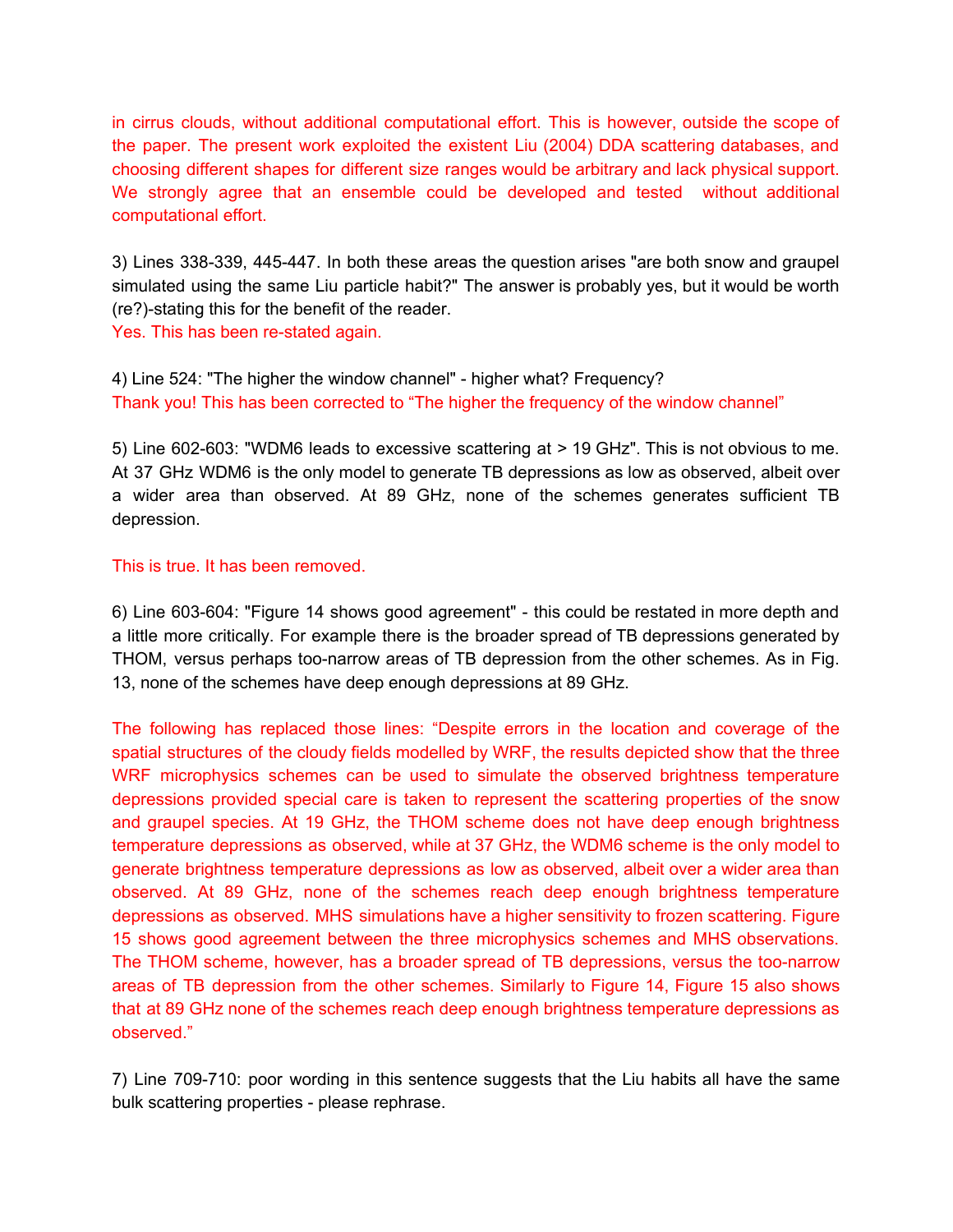The sentence "The bulk scattering properties of the Liu (2008) habits are similar for the WSM6 and WDM6 schemes, but different to the THOM scheme" has been rewritten as "The resultant bulk scattering properties of each of the Liu (2008) habits under the WSM6 scheme is similar under the WDM6 scheme, but different under the THOM scheme."

8) Figure 6 has no key for the black dashed line in the left panels, or the significance of solid versus dashed in the right panel.

Thank you. This has also been raised by the other reviewer. Thi Figure has been modified in reference to RC1 point (3).

9) Figure 8 needs a key to the black dashed line. Thank you. This has been added. It is also referenced in the legend.

10) The many figures featuring chi-squared tests are not all consistent in terms of the y axis labelling: some use "#()" (not explained) and some "E()" (explained in the text) Thank you for pointing this out. This has been corrected to use Ei as used in the text. The "#()" only belonged to the histograms.

# Grammar points

1) There is a repeated error in the text that writes "South Easter" instead of the correct "South Eastern"

Thank you for pointing this out. It has been corrected.

2) Line 165: "described" should be "describe"

Thank you for pointing this out. It has been corrected.

3) In a few places, "sensibility" is used in place of the correct english term "sensitivity".

Thank you for pointing this out. It has been corrected.

4) Line 230 "similarly to TMI observations" is hard to understand and the sentence should be rewritten for clarity.

This sentence has been rewritten as: "A close examination of MHS (and TMI) observations in Figure 2 (Figure 1) and the WRF cloud outputs in Figure 4 (not shown for TMI passage time), however, reveals that the cloud system modelled by WRF is slightly time lagged and misplaced with respect to the observations."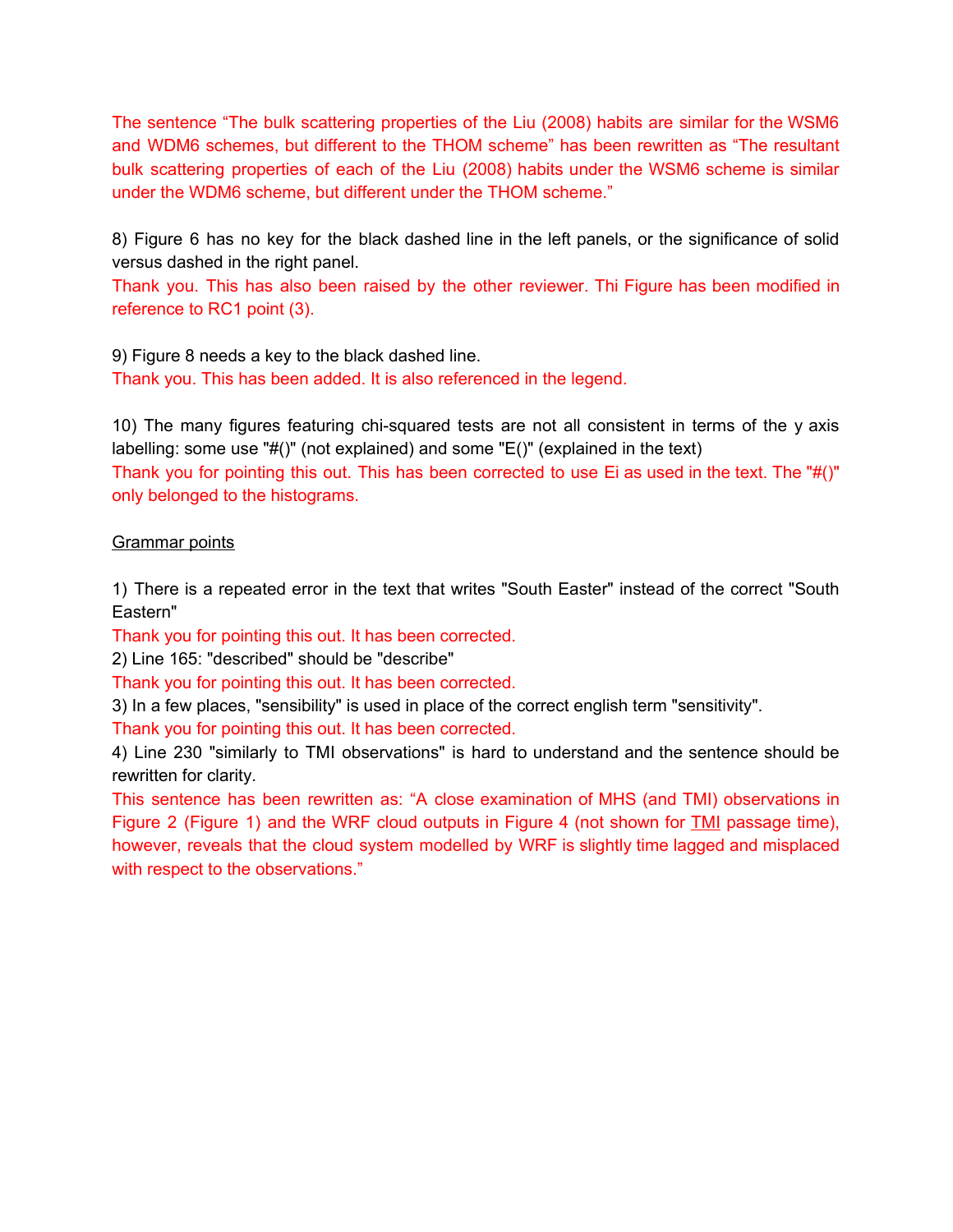General comments: This study provides some interest analysis on the scattering properties of frozen particles in the WRF model simulations. The WRF simulations are converted to microwave brightness temperature with an equal mass habit approach, and compared with satellite observations. Three microphysics parameterizations and their sensitivity to different single scattering properties of frozen particles are investigated. I would recommend the manuscript for publication after the following comments are addressed.

**-----------------------------------------------------------------------------------------**

We would like to thank the reviewer for his/her comments. Below we address each of the comments made.

Major comments:

1. Line 181-190: Is there any specific reason to select these three microphysics schemes? Or just randomly? Why are both the WSM6 and WDM6 schemes selected? This study targets on frozen particles. However, WSM6 and WDM6 use the same parameterization of frozen particles. The performance of WSM6 and WDM6 are consistent for most of the results shown in the manuscript. Is it necessary to include both of them?

The WSM6 was selected because it is being used locally for various meteorological applications and for assimilation studies. The WDM6 was selected to evaluate how different simulations were for the double-moment version of the scheme. Additionally, the THOM scheme was selected given its more realistic PSD and snow density parameters. Despite the fact that the cold-rain processes in the WSM6 and WDM6 schemes are the same, the impact of the double moment scheme in the rain number concentration is large and past studies have indicated (Morrison et al., 2009, Li et al., 2009a,b, Lim and Hong 2010) that the rain number concentration plays an important role in determining the precipitation rate and storm morphology because it modules the related microphysics terms, in particular, the evaporation rate. The WDM6 scheme has been shown to improve skill statistics in precipitation forecasts (e.g., Hong and Lim 2009). Recurring evaluation of these schemes is still necessary and for this reason we consider interesting to show the results for both.

2. Figure 7 and 8: As mentioned in Line 414-415, there are differences in the location of the observed and modelled cloud system. Is it representative to discuss the differences among simulations and observations? For example, the difference of IWP (graupel) between WSM6 and WDM6 are large for the transect in Fig. 7. However, the difference of graupel is small between WSM6 and WDM6 in Fig. 5. It will be more representative to use zonal/meridional means for comparison. And it will be interesting to see the relative contribution (sensitivity) of snow/graupel to the simulated brightness temperature in different microphysics schemes.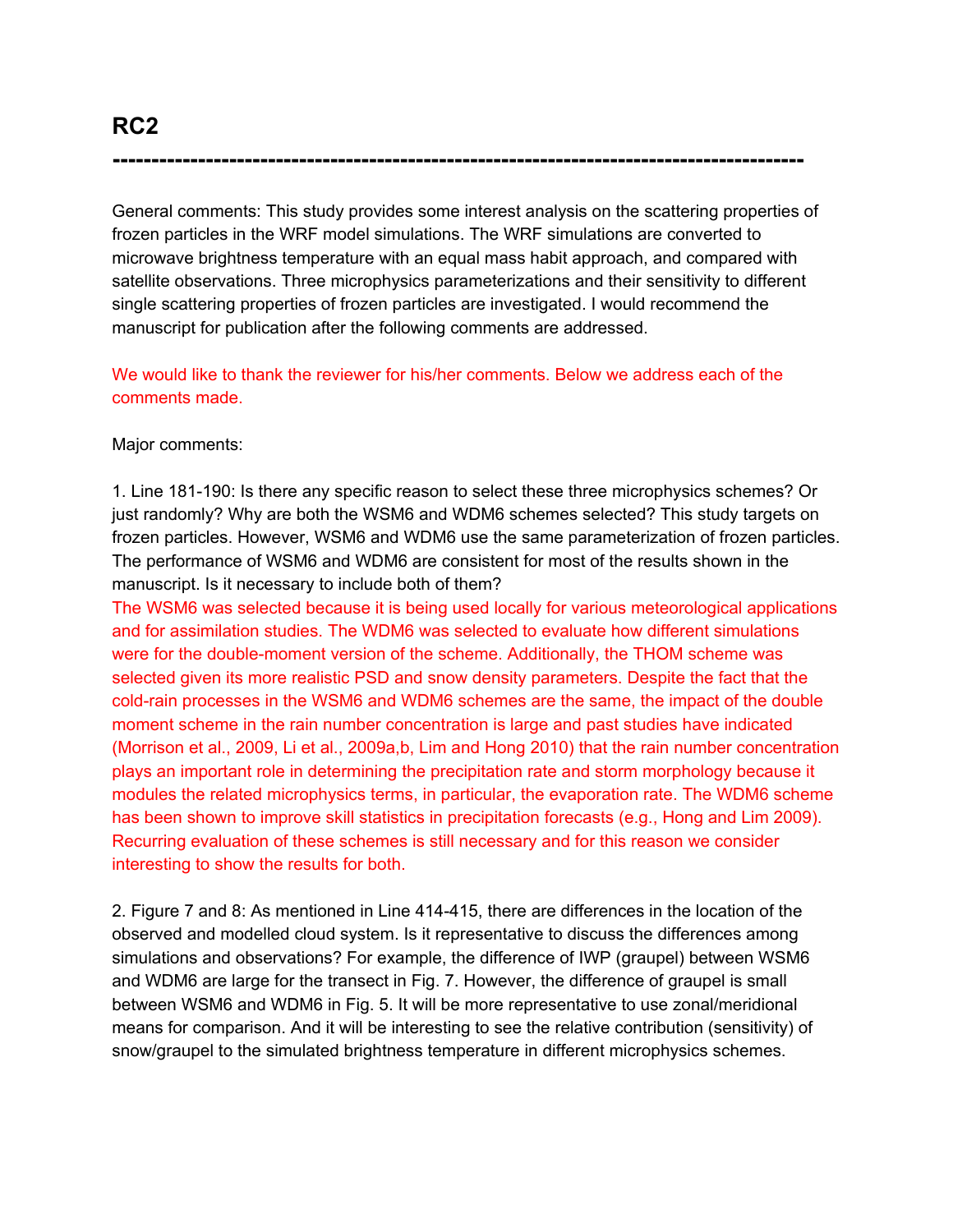We thank the reviewer for these comments. The main point of Figures 7 and 8 is to show the sensitivity of the transect to the different Liu (2008) DDA habits analyzed. The real observations are shown for a reference, as the main analysis of representativity is made from Figures 9-14 with the histograms and the Chi-square test, with an analysis of the distribution of observed and simulated brightness temperatures. With regards to the last comment of the relative contribution of the frozen phase in the simulations, this has been added in Lines 513-516 and Lines 551-556 (shown in red in new manuscript version).

3. As one of the goals of this study is to evaluate the microphysics parameterizations, could the authors have more discussions about how to interpret/use these results in terms of evaluation? As shown in the manuscript, there are large uncertainties in distribution, mass, and scattering properties of frozen particles in different microphysics schemes. However, all the simulations produce comparable bright temperature to the observations. Can we conclude from this study which scheme produces more realistic frozen particles?

Thank you. The THOM scheme parameterizations in terms of snow density are more realistic than constant density WSM6/WDM6 constant density parameterizations. This discussion in the focus of ongoing work that includes ground and satellite radars. Which scheme is producing the most realistic frozen particles is an interesting question which is being addressed.

#### Minor comments:

1. Line 173 "the five hydrometeor categories": It depends on the selected microphysics scheme, for example, WSM3 does not provide five hydrometeor categories.

This is true. It has been corrected to: ¨It provides a full description of atmospheric parameters (i.e., pressure, temperature, and prognostic water substance variables).¨

2. Line 204-207: It is not easy to follow. It will be helpful for reader to understand by providing the following information shown in Thompson et al. (2008): "the spherical and constant-density snow assumption is applied in models through the assumed mass-diameter relation, usually with the power law." "The new scheme considers snow to be primarily composed of fractal-like aggregated crystals, which likely captures the vast majority of the actual snow mass reaching the earth's surface."

Thank you for the suggestion. The text has been modified to make this more clear: "The WSM6 and WDM6 schemes, like most models, use a spherical and constant-density snow assumption through the application of a mass-diameter relation, usually with a power law m(D)=( $\pi$ /6) $\rho_{\rm s}$ D $^{\rm 3}$ , where  $\rho_{\rm s}$  is the assumed fixed density of snow (for WSM6/WDM6  $\rho_{\rm s}$ =0.1kg/m $^3$ ) and D is the particle diameter. Unlike most schemes, snow density in the THOM scheme is not fixed, but varies with size through the mass-size relation m(D)=0.069D2. This is an important difference since observational studies rarely support fixed density snow habits. Magono [1965] and many later studies recognize that a size-independent density is not a physically sound assumption for snowflakes because of the rigidity of ice and the nature of the snow formation processes (Leinonen et al.[2012]). In this sense, the THOM scheme considers snow to be primarily composed of fractal-like aggregated crystals (Thompson et al. [2008]), rather than spherical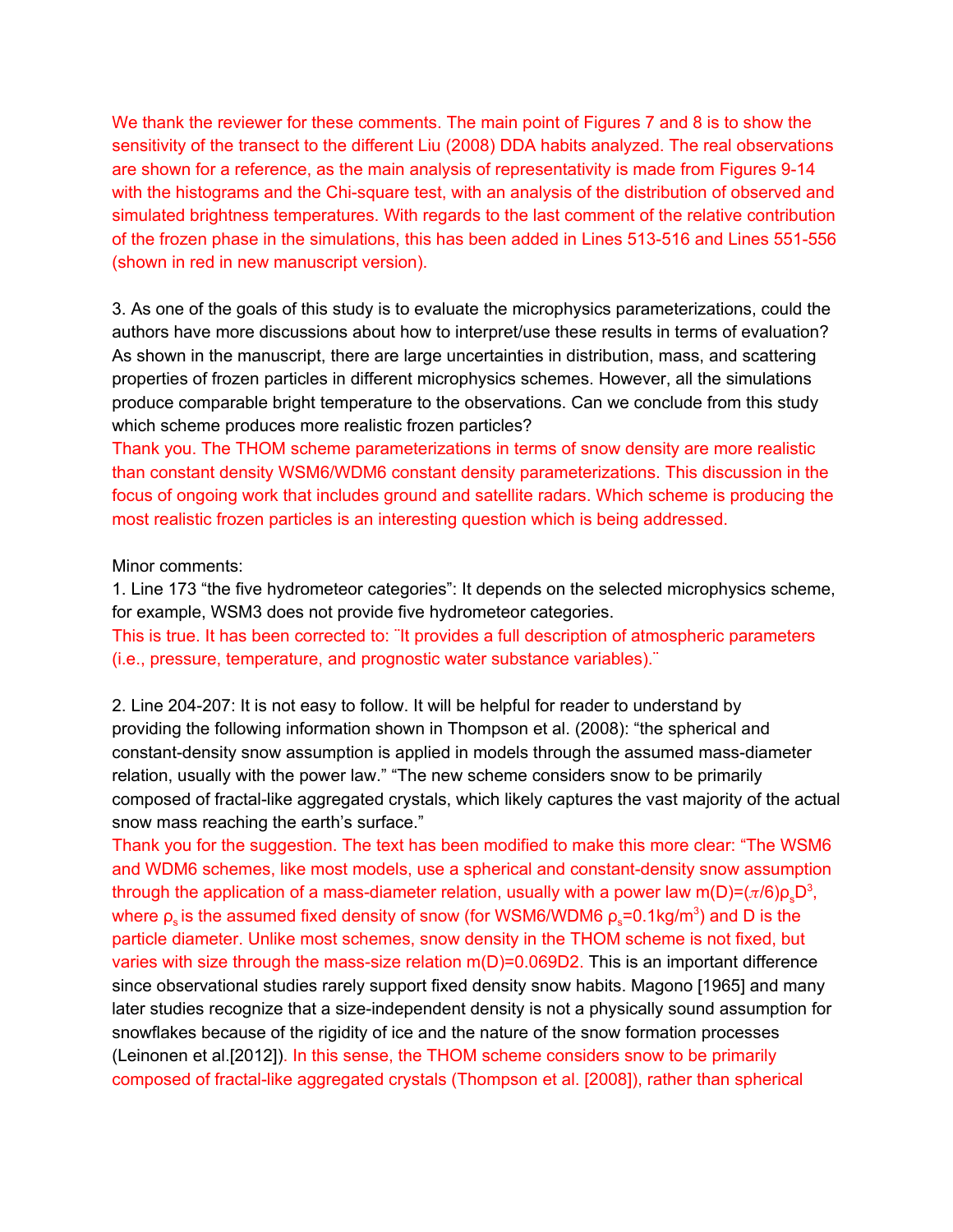constant snow crystals, which is a much more realistic approach than the WSM6/WDM6 schemes."

3. Line 237-238: THOM has more frozen particles than WSM6 and WDM6. We consider that the domain average vertical content is comparable. Yes, the THOM scheme has more frozen particles.

```
4. Line 244-246: Is there any reference?
Yes. It has been added: Otkin et al., 2003. A comparison of microphysical schemes in the wrf
model during a severe weather event.
@MISC{Otkin_acomparison,
  author = {Jason Otkin and Hung-lung Huang and Axel Seifert},
  title = {A COMPARISON OF MICROPHYSICAL SCHEMES IN THE WRF MODEL DURING A
SEVERE WEATHER EVENT},
  year = {2003}}
```
5. Figure 6C: Please add legend

This figure has been modified, and the legend carefully updated.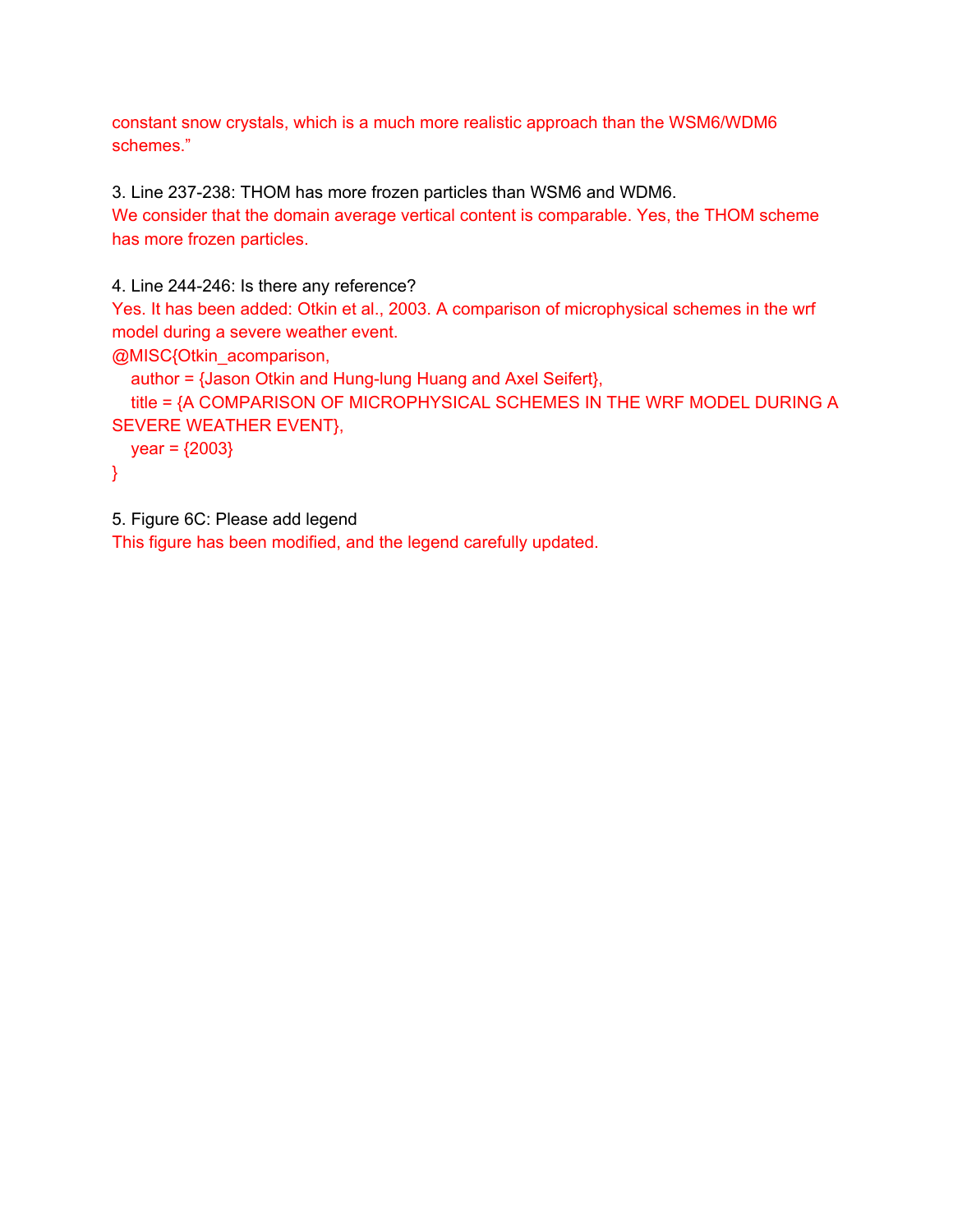We would like to thank Alan Geer for his insightful comments. Below we address each of the comments made.

### Main points

1) In the introduction, or at the end of section 2.2, it would be good to survey all previous validation of the WRF microphysics and to summarise any known issues.

Section 2.2 has been modified to include more information on previous validations and how these compare with simulations in the present work. A more in-depth review of all previous validation studies is outside the scope of this paper. Please see Section 2.2 in the new paper version. I copy below the new paragraph:

"Validation techniques of these schemes depend upon the availability of observations. In-situ measurements are essential for detailed and direct microphysics validations, such as particle size distributions and liquid/ice water content. However, these observations are limited to certain field campaigns as well as certain parts of the storms. On the other hand, satellite observations can cover this gap if they are widely available and are very useful for model validation. Figure 4 shows that the WSM6 and the WDM6 schemes model similar hydrometeor mass loadings and storm morphology. This is expected as the WDM6 is developed from the processes in the WSM6 scheme. The THOM scheme, on the other hand, shows much higher snow contents as reported in many studies (e.g., Kim et al., 2013 and Gallus and Pfeifer, 2008). Figure 5 further shows the domain-averaged vertical distribution of the hydrometeor contents modelled by the different schemes between 18:00 and 19:00 UTC. Units are in g/kg for all the species. Both Figure 4 and Figure 4 show a comparable behaviour in the frozen phase (ice, snow and graupel) in the WSM6 and WDM6 schemes. This is expected because the WDM6 scheme follows the cold-rain processes of the WSM6 scheme and the added processes in the WDM6 do not affect the frozen phases directly (Lim et al, 2010). Comparing the warm-rain processes of the WSM6 and WDM6 schemes, Figure 5 shows an increase of the WDM6 rainwater mixing ratio below 5 km with less cloud droplet mixing ratios, as reported by Kim et al., 2013 who studied a typhoon event and reported that the liquid phase in the WDM6 scheme produced a significantly larger amount of rainwater but smaller cloud droplet mixing ratio. Various studies have shown that the double-moment approach in the WDM6 scheme may help to achieve a more realistic simulation of convective rain and rainfall retrievals, as the rain number concentration plays an important role in determining the precipitation rate and storm morphology because it modulates the related microphysics terms, in particular, the evaporation rate (Morrison et al., 2009, Li et al., 2009a,b, Lim and Hong, 2010). Figure 4 shows that the the THOM scheme predicts the smallest amount of rain water, while Figure 5 further shows that the THOM scheme is dominated by snow throughout the vertical profile. These conclusions are also reached by Kim et al., 2013. The THOM scheme has a maximum cloud water content between 8 and 10 km. This peak of enhanced cloud water content is found within and around strong convective updrafts (Otkin et al., 2003). In order to compare the distribution of the frozen hydrometeor species among the total frozen phase for each scheme, Figure 5 additionally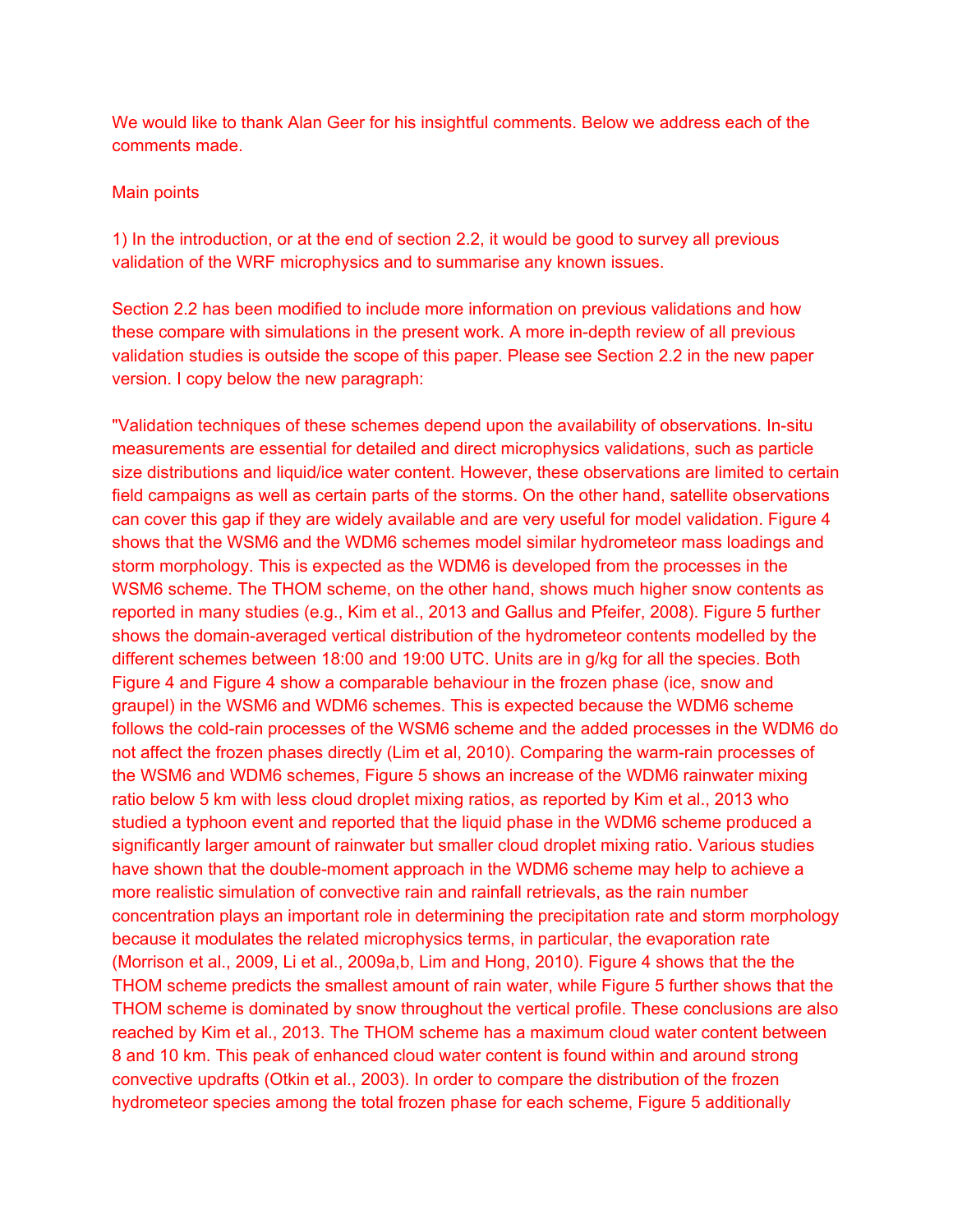shows the mean vertical profile of the total frozen content (i.e., ice+snow+graupel, shown in light blue). The total frozen content is comparable in magnitude in all the schemes analyzed but since each scheme has different intrinsic assumed characteristics and microphysical processes, they partition the total content in different ways between graupel, cloud ice, and snow. The THOM scheme has the most prominent vertical structure. Note that very similar remarks can be drawn from the model simulations at 07:00 UTC in coincidence with the available TMI observations (not shown)."

2) A minor but repeated issue (e.g. lines 142-144; lines 468, 478, 495) is the attribution of brightness temperature (TB) depressions at low frequencies (e.g. 85 GHz or less) uniquely to scattering. Over land, at low frequencies, cloud water and particularly rain (and possibly snow too) can generate TB depressions through absorption and emission pushing the weighting function up to colder layers in the atmosphere. It would be good to examine more closely whether it really is scattering causing the TB depressions in all cases. Incorrect modelling of the cloud water or rain could also contribute to mismatches between observations and simulations.

Thank you for raising this point up for discussion. I agree that at low frequencies, cloud water and rainwater can generate TB depressions through absorption and emission by pushing the weighting functions up to colder layers in the atmosphere. In fact, there is a contribution of these processes in the cases examined, especially at the lowest frequencies (especially below 37 GHz). This was examined more closely, but not shown. The transects simulated in Figure 7 for TMI were simulated with no population of frozen species. For example, for WSM6(DDA=sector) simulations at the 19 GHz channel, TBs simulated without the frozen phase did not change significantly (5K warmer TBs). This means that at 19 GHz the most important contribution to the TB depressions simulated is liquid water absorption, emissions and scattering. These liquid phase only TBs simulated with the WSM6 scheme are 10K colder than those observed by TMI. This bias is larger for the WDM6 scheme which has a larger simulated rain water path. This is the order of magnitude that incorrect modelling of rain water can contribute to biases in simulated TBs at 19 GHz. The same test was run for the THOM scheme. For the THOM scheme, TBs simulated without the frozen phase changed even less significantly (approx. 3K warmer TBs for DDA=sector habits) and remained closed to the observed TBs. At 37 GHz, a 10K difference is observed between simulations with and without the frozen phase for WSM6(DDA=sector), and both simulations are comparable to the observed TBs as the observed TBs lie between the simulations with and without the frozen phase for the WSM6(DDA=sector). For the THOM scheme, TBs simulations without the frozen phase were 12K warmer than those with the frozen phase. Considering that the THOM scheme simulations with all the phases are shown to be close to the observed TMI observations, those simulations without the frozen phase were shown to be warmer than those observed. At 85 GHz, however, the contribution of frozen scattering is much stronger and a 60K difference is found between simulations with and without the frozen phase for WSM6(DDA=sector). TB simulations without the frozen phase are 60 K warmer than those observed by TMI. This shows that frozen phase scattering is key to explain the observed TBs. The DDA sector habit has been shown to be the least scattering habits when used through the equal mass approach with the WSM6 scheme. If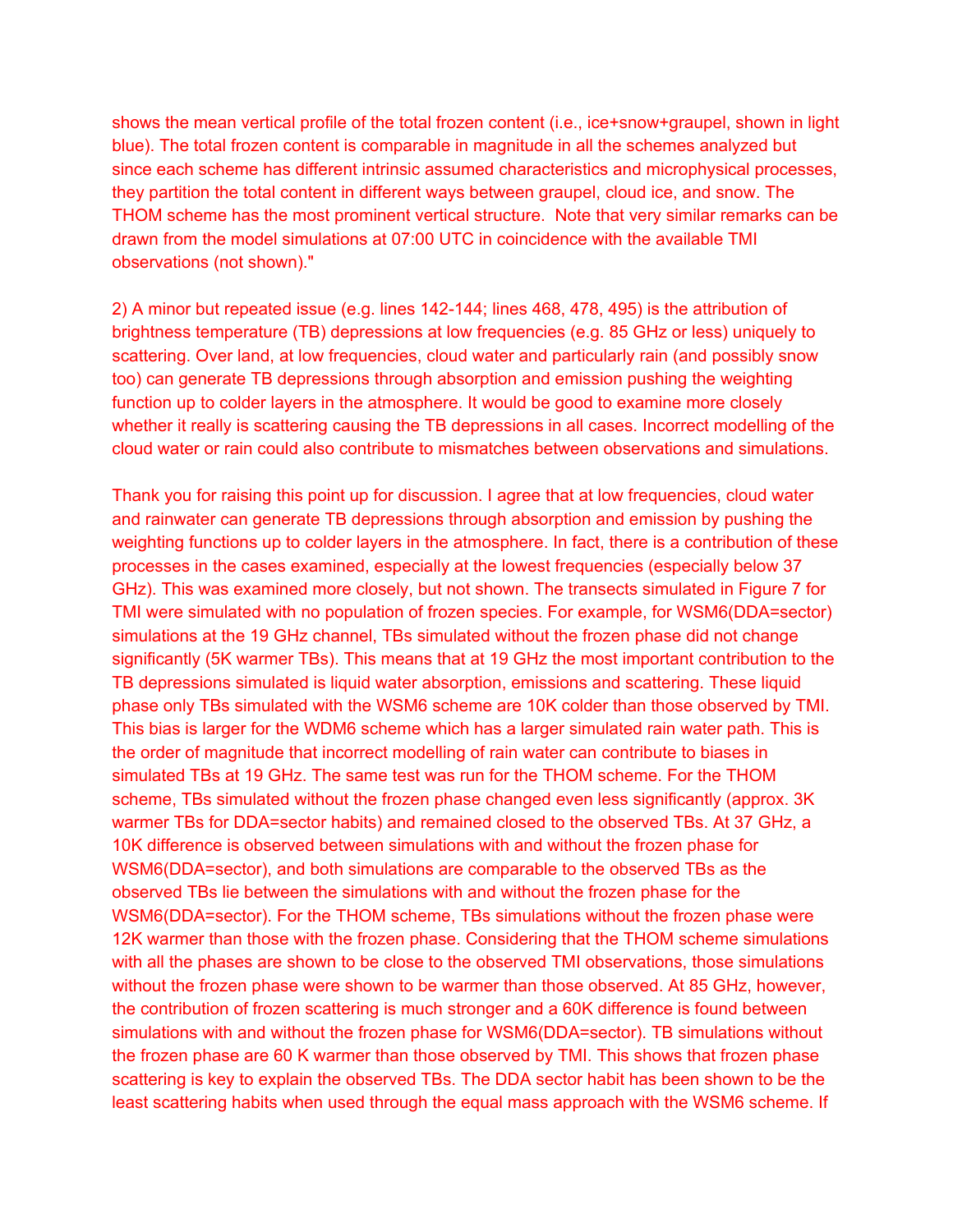the above exercise is repeated with DDA=6-b rosettes for example, differences between the simulations with and without the frozen phase are much larger. At 85 GHz, it is evident that scattering causes the TB depressions. A similar behaviour is observed for the THOM scheme simulations.

The higher the microwave frequency of the (window) channel, the higher the sensitivity to scattering of the frozen phase, but even a the 37 GHz channel, the 10K difference is an important contribution from frozen scattering. As discussed above, it can be debated that the WSM6/WDM6 schemes show incorrect modelling of the liquid water phase from the 19GHz simulations. However, the uncertainties associated with incorrect modelling of the cloud water and rain are much smaller than those associated with incorrect modelling of the frozen phase as evidenced by the large sensitivity to snow shape for example. In addition, this are extremely severe convection cases with a large IWP.

At 19 GHz, differences are due to the incorrect modelling of the liquid water phase in the WSM6/WDM6.

To be more thorough in the text the following modifications have been made:

Lines 142-144: The text reads "The highly scattering MCS event is evidenced by brightness temperature depressions at the higher frequency channels (≥37 GHz). At the lower frequency channels (≤37 GHz), TMI is mostly sensitive to surface emission, and cloud absorption and emission."

Lines 468, 478: These lines, deals with the differences in the WSM6/WDM6 simulations with different DDA habits. These differences in TB arise from the scattering signal of graupel+snow, which are strong enough to be seen at 19 GHz. Simulations without the frozen phase show that simulations are up to 10K colder for the sector snowflakes. This means that a bias also exists due to the liquid phase WRF model outputs. This is not observed in the THOM scheme, where simulations at 19 GHz with and without the frozen phase are very close to those observed by TMI. The text has been slightly modified: "At 19 GHz, all DDA habits produce excessive scattering for the WSM6 and WDM6 simulations, where the dendrite and sector habits simulate the warmest TBs closest to the observed reference TBs, and the thick hexagonal plates and the block, long and short hexagonal columns (not shown) are the most scattering habits, producing the coldest TBs, followed by the thin hexagonal plate and the rosettes (only the 6-b rosette is shown). On the other hand, all DDA habits in the THOM scheme simulations produce similar TB depressions to those observed. The large depression observed at 19 GHz in the WSM6/WDM6 simulations is due to the high IWP graupel frozen phase contents simulated by WRF. Simulations for the WSM6 show larger brightness depressions at 19 GHz as they have a larger IWP graupel content. Note that simulations without the frozen phase show simulated brightness temperatures closer to those observed, but still show a significant cold bias (10 K). Note that due to the small brightness temperature depressions simulated using the THOM scheme, the signal coming from the lake at approximately -32.9\$^o\$ can be observed at 19 GHz, while simulations using the WSM6/WDM6 schemes are dominated by excessive scattering and consequently frozen phase scattering cloud signals dominate all surface signals. Note that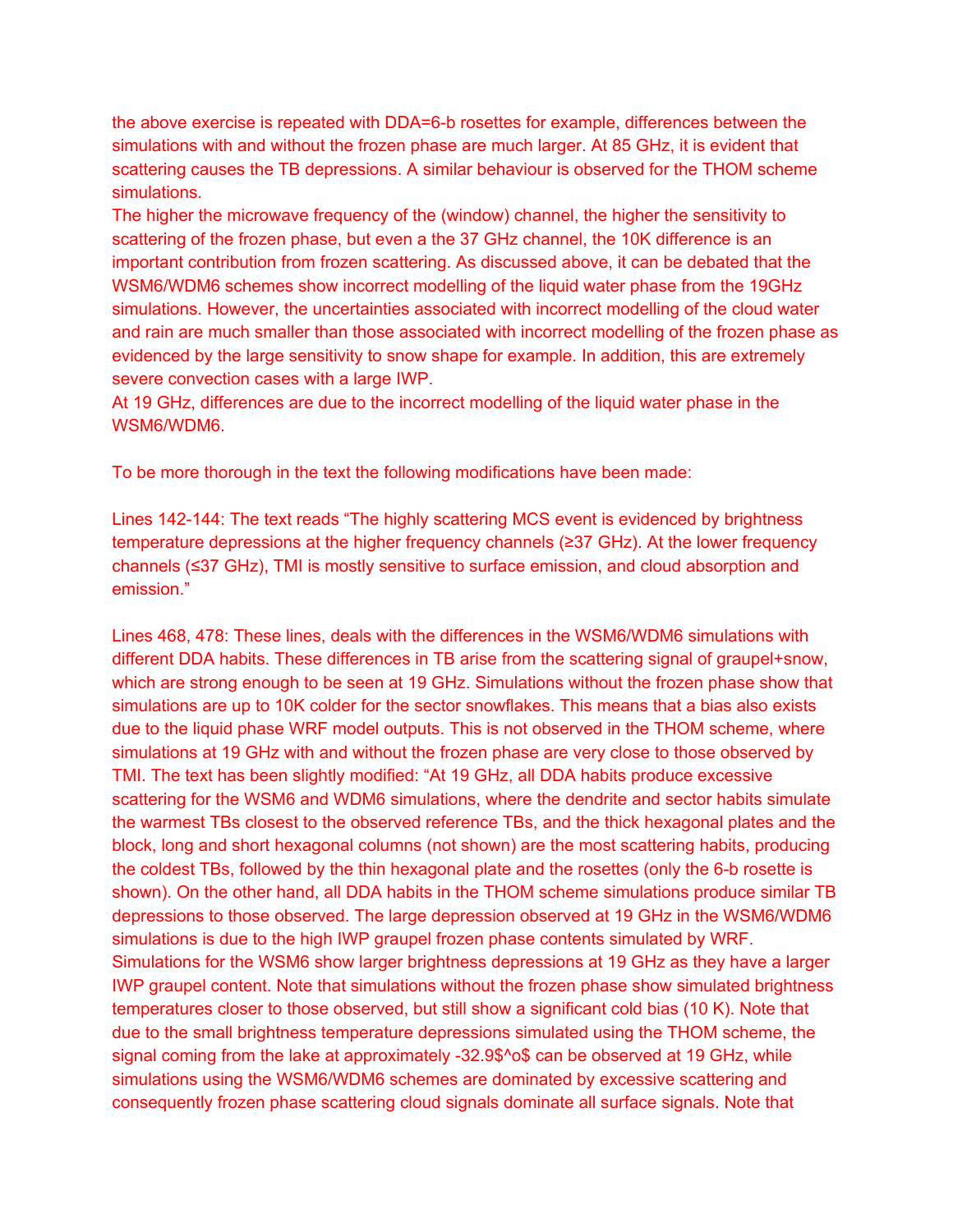although the THOM scheme is predicting the largest amount of integrated snow content, it does not necessarily produce the largest brightness temperature depressions."

3) A feature of the equal-mass approach is that it changes the relative amount of scattering generated by the Liu particles, in one case making the sector snowflake the most scattering particle (e.g. lines 506-510; 537-541). This is one of the most interesting aspects of the study and it could do with further exploration in the text (and possibly more figures) to explain exactly how this occurs (note the lack of labelling on Fig. 6 has not helped here - minor point 8).

LEGEND FOR FIGURE 6: "Left: The corresponding equal mass DDA habit size calculated from Equation 3 for WRF (top) WSM6 and WDM6 and (bottom) THOM schemes. Right: The normalized scattering cross sections of the equal mass DDA sized habits D'max as a function of Dmax at 150 GHz and at 263 K for the WSM6/WDM6 (solid lines) and the THOM scheme (dashed lines)."

LEGEND FOR FIGURE 7: "Left: The vertical profiles for the WSM6 and THOM snow mixing ratios (g/m3) for the corresponding pixel of maximum snow water path in an MHS transect explored in Section 4 and introduced in Figure 4(i) above. Right: The resultant vertical profile of the bulk scattering properties at 150 GHz for the WSM6 (solid lines) and THOM (dashed lines) schemes, i.e., the extinction coefficient at each vertical level. The bulk optical properties have been computed at each vertical level by integrating the scattering properties of the equal mass Liu (2008) particle habits over the size distributions of interest."

The new text reads:

"In Equation 3, D is inferred from WRF parameterizations and is used in the particle size distribution. D'max is the corresponding equal mass DDA habit size used to describe the scattering properties of the WRF species consistently. This discussion is important since particle size is a key parameter in single scattering calculations. Figure 6(a) and (b) shows the corresponding equal mass D'max for a selected number of Liu (2008) habits when using the WSM6/WDM6 and THOM schemes respectively. The choice of DDA habits shown is a result of regrouping certain habits that behave similarly, such as the thin hexagonal column, the long hexagonal column, the short hexagonal column and the thick hexagonal column, or the bullet rosettes. Note that the included black dashed line represents unity. As shown in Figures 6(a) and 6(b), for a given maximum particle dimension in WRF, the equal mass DDA habit D'max can be very different for each of the Liu (2008) habits. Figures 6(a) and 6(b) also show that the equal mass DDA habit D'max is larger when using the WSM6 and WDM6 schemes than when using the THOM scheme. This is expected due to the intrinsic  $\rho S$  differences in these schemes. For the most compact habits of the DDA database, like columns and plates, the difference in D'max between the WSM6/WDM6 and the THOM schemes is the smallest, while the largest differences are seen for the dendrite and sector habits, especially at larger Dmax. The thin hexagonal plates for example, have equal mass D'max diameters above Dmax for the WSM6/WDM6, and equal mass D'max diameters below Dmax in the THOM scheme. The 6-b rosette equal mass D'max is larger for the WSM6/WDM6 schemes but close to unity for the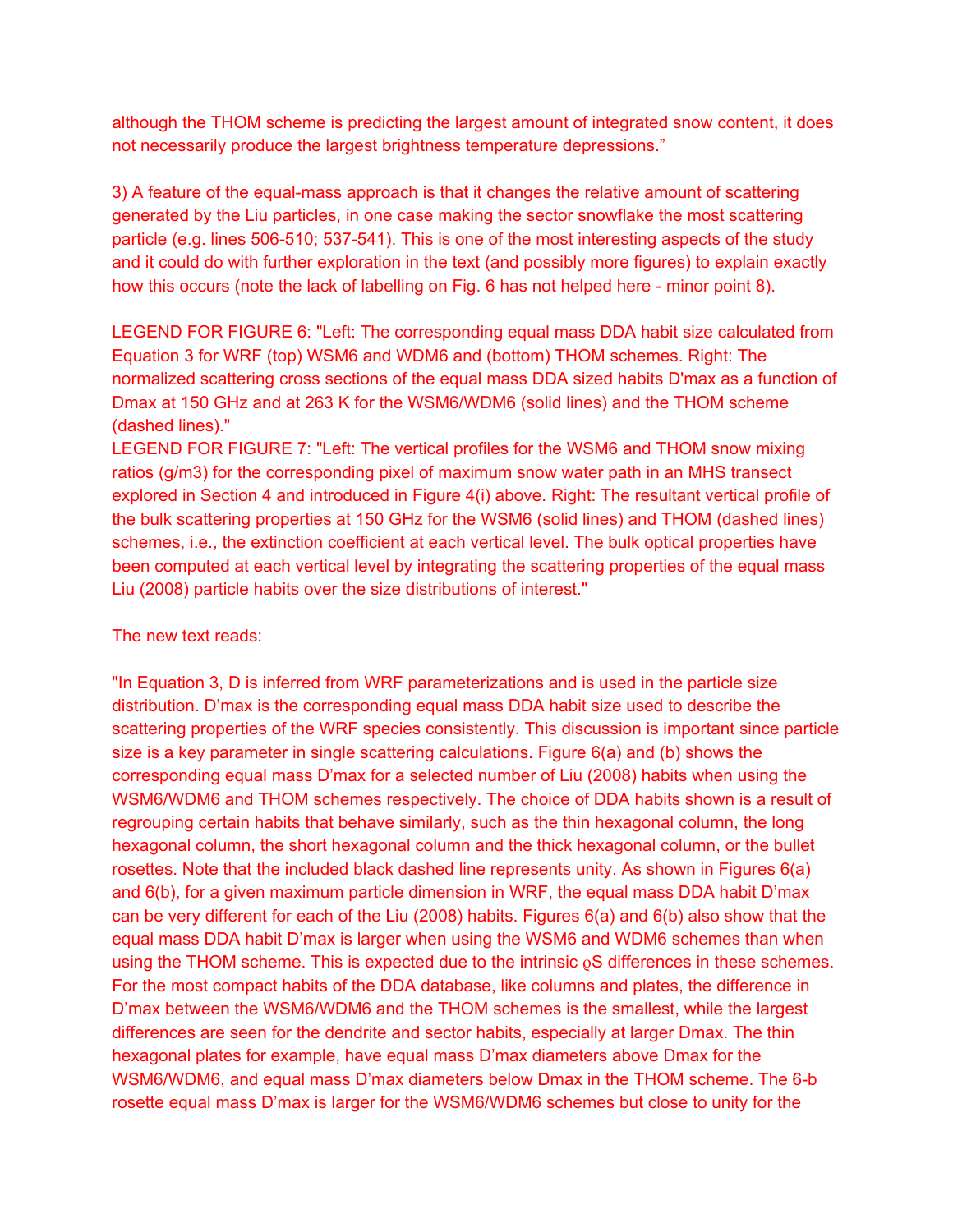THOM scheme. Figure 6(c) shows as a function of Dmax the normalized scattering cross sections at 150 GHz of the corresponding equal mass WSM6/WDM6 (THOM) D'max habits in solid lines (dashed lines). Figure 6(c) shows that in general, WSM6/WDM6 normalized scattering cross sections are larger than the THOM scheme, specially at the larger Dmax values where the equal mass size approach starts to yields larger D'max values for the WSM6/WDM6 than the THOM scheme (i.e., greater scattering). Special attention needs to be made for the sector snowflakes, because as shown in Figure 6(c) the WSM6/WDM6 and THOM normalized scattering cross sections are similar at large diameters. This is due to the maximum dimension of sector habits in the DDA database: 1 cm. The WSM6/WDM6 D'max values are capped at this value. Figure 6(c) further shows that the thin hex. plt. and 6-b rosettes dominate at larger diameters, while at smaller diameters the sector habits are the most scattering. An analysis of the dependence of the scattering cross sections with frequency is shown to increase with frequency as expected (not shown). To further study the scattering properties with this approach to consistently simulate realistically the radiative properties of hydrometers with WRF parameterizations, Figure 7 shows the bulk scattering properties for a specific point of the transect introduced in Figure 4(i) above. This is a transect of MHS observations that is discussed in Section 4 below. Figure 7(a) shows the vertical profiles for the WSM6 and THOM snow mixing ratios (g/m3) for the corresponding pixel of maximum snow water path in the transect. Figure 7(b) shows the resultant vertical profile of the bulk scattering properties (e.g., the extinction coefficient βe) at 150 GHz for the WSM6 (solid lines) and THOM (dashed lines) Field et al., 2005 snow particle size distributions, i.e., the extinction coefficient at each vertical level. This βe parameter is calculated by integrating the extinction cross section σe(D) across the particle size distribution N(D) at each vertical level:

## βe=∫ σe(D)N(D)dD

The integrated bulk properties showed in Figure 7(b) include the effects of using the equal mass habit approach discussed above and the particle size distribution. Note that the WDM6 scheme is not shown as it has the same snow parameterizations as the WSM6. As expected, extinction (and scattering) increases with frequency (not shown) and snow water content. Not shown is the asymmetry parameter which gives an overall description of the phase function, i.e., the angular redistribution of scattered radiation. In contrast to the Liu (2008) habits, the low density Mie sphere model (not shown) gives very strong forward scattering for high snow water contents. The Liu (2008) habits produce more balanced forward and backward scattering. Although not shown graphically, analysing the sensitivity of these bulk scattering properties with frequency indicates that these conclusions are broadly true for the microwave range of interest in the present study. As the scattering increases, so do the differences between the bulk WSM6/WDM6 and THOM properties. Both the particle size distributions and how D'max differs from Dmax play an important role. Figure 7(b) illustrates the complex nature of evaluating the relative importance of these two effects. In the WSM6 scheme, the thin hexagonal plates and the 6-b rosette are the most scattering habits, while the sector and the dendrite habits are the least scattering habits. For the THOM scheme, on the contrary, the sector habit is the most scattering. This is explained by the differences in the particle size distributions. The Field et al.,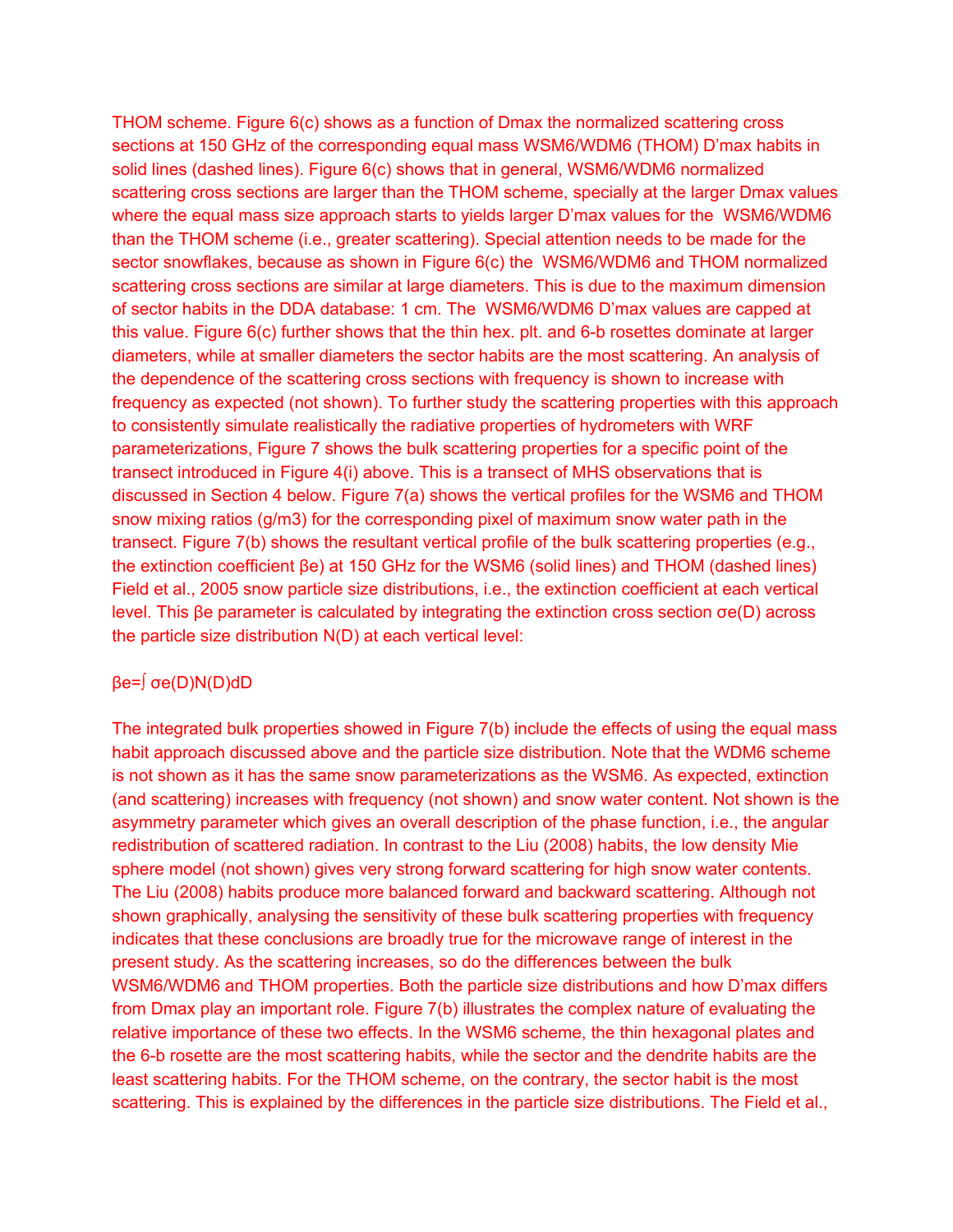2005 snow particle size distribution has a larger number of smaller hydrometers and a smaller number of larger hydrometers than the WSM6/WDM6 snow particle size distribution. According to the analysis of Figure 7(c), the scattering cross sections behave differently for smaller and larger diameters. At larger diameters, the thin hexagonal plate is the most scattering habit, while at smaller diameters, the sector habit is the most scattering habit."

4) Some of figures 16-20 could be considered for reduction, as they mainly repeat and confirm the results of the case study in section 4.

I think that they are useful for reference of how the different cases behave in terms of the radiative transfer simulations.

5) Some figures are too small and fuzzy - e.g. Figure 3 longitude and latitude legends; Figs 9, 10, 11, 12.

Some figures have been made larger. The fuzzy effect I believe is due to the quality of figures downgraded at some point.

## Minor points

1) Line 232: "As expected WSM6 and WDM6 schemes model similar ...loadings": for the benefit of the reader, could the reason be restated here, instead of just saying "as expected"? This paragraph has been modified based on RC1 Point (1) and the text now reads: "Both Figure 4 and Figure 5 show a comparable behaviour in the frozen phase (ice, snow and graupel) in the WSM6 and WDM6 schemes. This is expected because the WDM6 scheme follows the cold-rain processes of the WSM6 scheme and the added processes in the WDM6 do not affect the frozen phases directly (Lim and Hong, 2010)"

2) Line 308-311: "The only computationally realistic approach is to assume a one shape model". This statement could be challenged: an ensemble of particles could be used without much additional computational effort - for example something like the Baran (2009) ensemble. http://ac.els-cdn.com/S0022407309000661/1-s2.0-S0022407309000661-main.pdf?\_tid=2084b2 34-506d-11e7-b2db-00000aacb360&acdnat=1497381708\_72b9189f7ca88301717bad59c21a32 95

The model in Baran (2009) consists of six ice crystal shapes for cirrus clouds: a simple hexagonal ice column and a six-branched bullet-rosette (the smallest ice crystals in the PSD). As the ice crystal maximum dimension increases so does the ice crystal complexity by forming aggregates of hexagonal ice columns, which are arbitrarily attached to other hexagonal elements, forming three, five and eight element aggregates until finally, a chain of 10 hexagonal elements is constructed. This 10 element hexagonal ice aggregate represents the largest ice crystals in the PSD. The PSD is sub-divided into six equal sections with each ice crystal shape distributed within each section, so the simple hexagonal ice column and 10 element ice aggregate is distributed within the first and sixth sections of the PSD. It is true that something like this could be implemented in the context of larger hydrometeors, not pristine ice crystals like in cirrus clouds, without additional computational effort. This is however, outside the scope of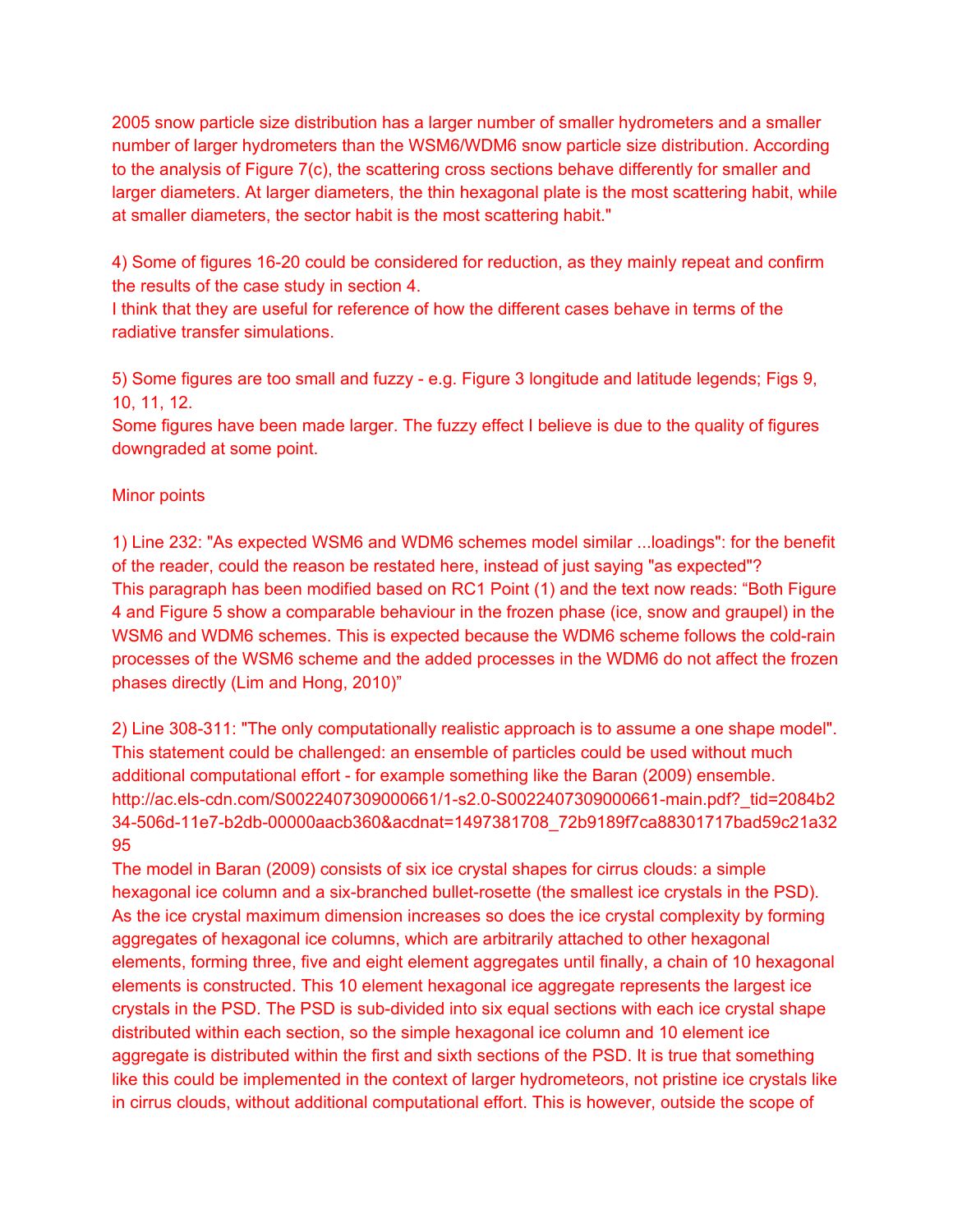the paper. The present work exploited the existent Liu (2004) DDA scattering databases, and choosing different shapes for different size ranges would be arbitrary and lack physical support. We strongly agree that an ensemble could be developed and tested without additional computational effort.

3) Lines 338-339, 445-447. In both these areas the question arises "are both snow and graupel simulated using the same Liu particle habit?" The answer is probably yes, but it would be worth (re?)-stating this for the benefit of the reader. Yes. This has been re-stated again.

4) Line 524: "The higher the window channel" - higher what? Frequency? Thank you! This has been corrected to "The higher the frequency of the window channel"

5) Line 602-603: "WDM6 leads to excessive scattering at > 19 GHz". This is not obvious to me. At 37 GHz WDM6 is the only model to generate TB depressions as low as observed, albeit over a wider area than observed. At 89 GHz, none of the schemes generates sufficient TB depression.

This is true. It has been removed.

6) Line 603-604: "Figure 14 shows good agreement" - this could be restated in more depth and a little more critically. For example there is the broader spread of TB depressions generated by THOM, versus perhaps too-narrow areas of TB depression from the other schemes. As in Fig. 13, none of the schemes have deep enough depressions at 89 GHz.

The following has replaced those lines: "Despite errors in the location and coverage of the spatial structures of the cloudy fields modelled by WRF, the results depicted show that the three WRF microphysics schemes can be used to simulate the observed brightness temperature depressions provided special care is taken to represent the scattering properties of the snow and graupel species. At 19 GHz, the THOM scheme does not have deep enough brightness temperature depressions as observed, while at 37 GHz, the WDM6 scheme is the only model to generate brightness temperature depressions as low as observed, albeit over a wider area than observed. At 89 GHz, none of the schemes reach deep enough brightness temperature depressions as observed. MHS simulations have a higher sensitivity to frozen scattering. Figure 15 shows good agreement between the three microphysics schemes and MHS observations. The THOM scheme, however, has a broader spread of TB depressions, versus the too-narrow areas of TB depression from the other schemes. Similarly to Figure 14, Figure 15 also shows that at 89 GHz none of the schemes reach deep enough brightness temperature depressions as observed."

7) Line 709-710: poor wording in this sentence suggests that the Liu habits all have the same bulk scattering properties - please rephrase.